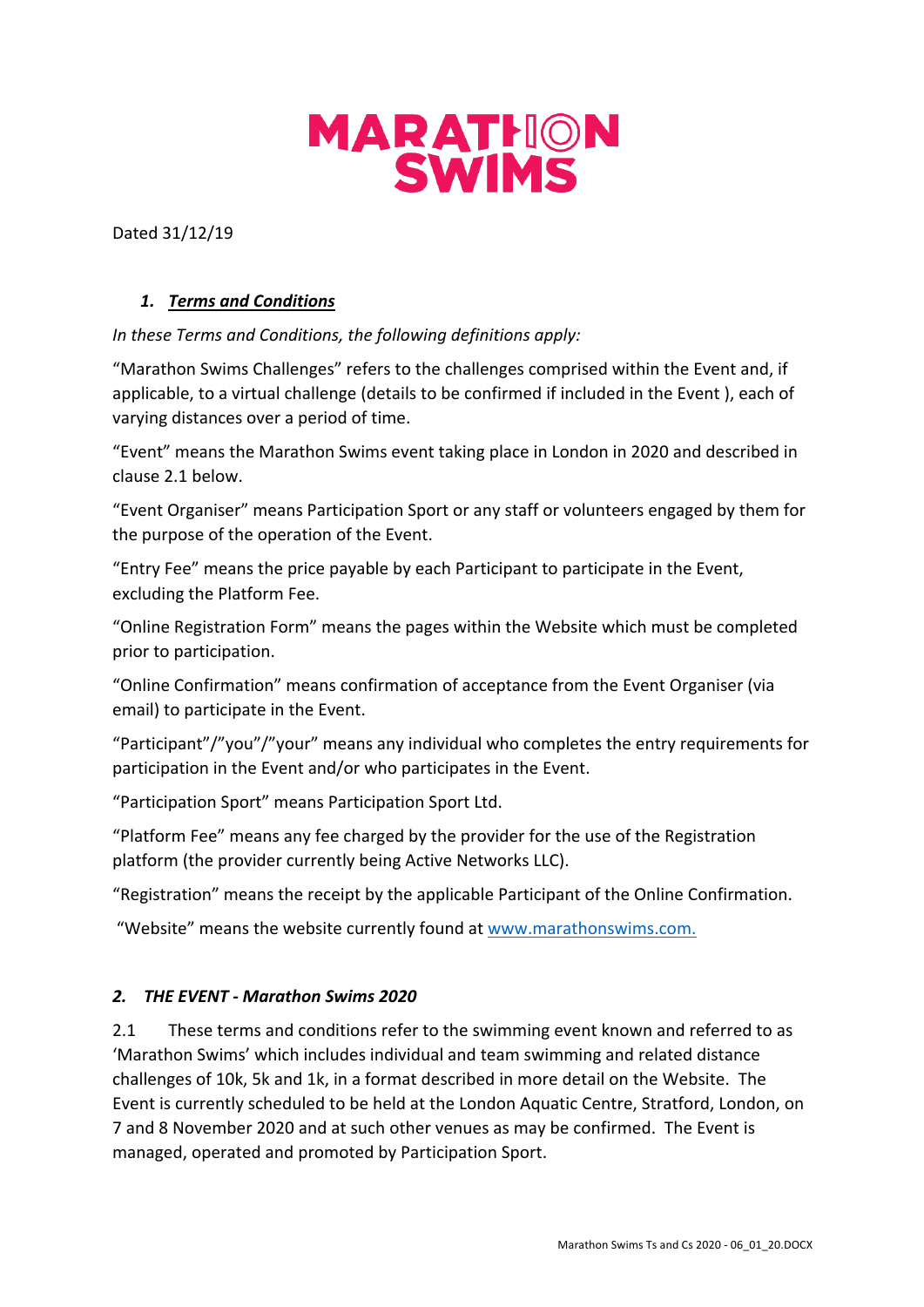2.2 The Event Organiser reserves the right to change the time, date and/or venue and format of the Event and to cancel the Event, in whole or in part, without notice or liability to the Participant.

2.3 The Event Organiser reserves the right to refuse entry to the Event (or to disqualify from the Event) any registered Participant not displaying their assigned official race number.

2.4 The Participant agrees to abide by the rules, instructions and regulations published and displayed from time to time by the Event Organiser or given on the day of the Event by race marshals, officials or police.

2.5 These terms and condition apply to all elements of the challenges comprising the Event.

## *3. EVENT REGISTRATION AND PARTICIPATION*

3.2 Only persons aged 18 years or above on the first day of the Event (currently 7/11/2020) for the London event) may register for or participate in the Event.

3.3 The date of each Registration shall be the date on which the Participant receives the Online Confirmation. Participants can only register online. The Event Organisers are not responsible for technical, hardware or software failures of any kind, lost or unavailable network connections, or failed, incomplete, garbled or delayed computer/Internet transmissions or other errors or malfunctions of any kind which may in any way prevent Registration.

3.4 The Online Confirmation will only be sent after the receipt by the Event Organiser, in cleared funds, of the Entry Fee.

3.5 No refunds or deferrals shall be provided for any reason should a Participant fail to take part in the Event.

3.6 For Individual challenges, a transfer to another person or (subject to availability) a different challenge may be permitted before 30 September 2020. Where a transfer by a Participant to a different challenge is available (a "Challenge Transfer") the relevant Participant must first pay the Event Organiser a fee of £10 for the Challenge Transfer to be accepted. Where a Challenge Transfer involves a transfer to a shorter distance, there will be no refund of the difference in entry fee. Where a Challenge Transfer involves a transfer to a longer distance, the Participant will also pay the difference in registration fee. Where a transfer by a Participant to another person (which is subject to availability) is available (a "Participant Transfer") a fee of  $E15$  must first be paid to the Event Organiser for the Participant Transfer to be accepted.

3.7 The only current Marathon Swims Team event is a team event is the 10k, for a maximum of two participants per team only. All Participants in the team must be registered before 30 September 2020 or the place will be forfeited with no refunds possible. No Challenge Transfers are permitted to or from the Team 10k event. However, a Participant Transfer of one of the two team members is possible via email correspondence with info@marathonswims.com.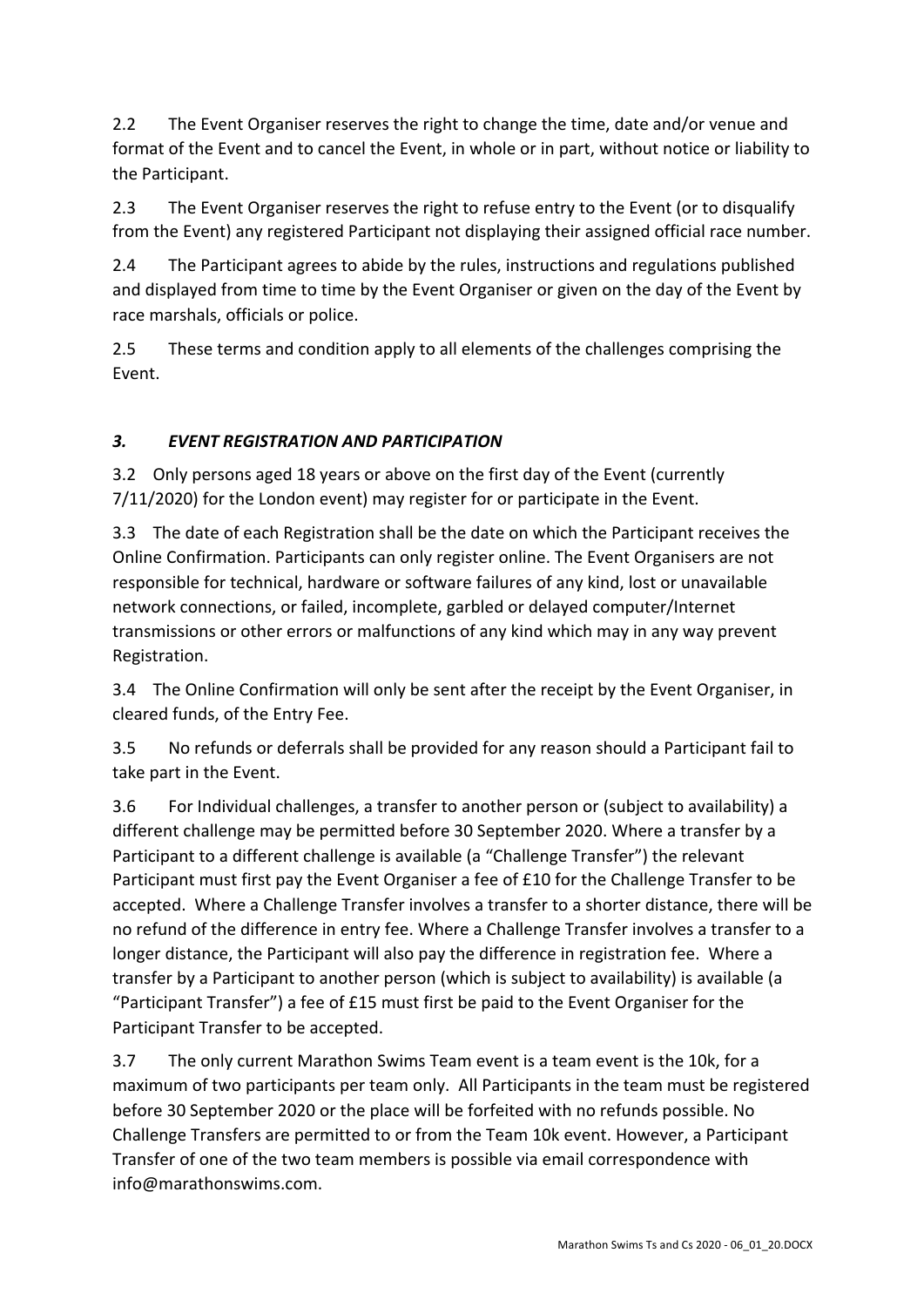3.8 The Platform Fee is not refundable under any circumstances. Any requests for this fee to be repaid must be directed to the provider of the Registration platform, currently Active Network, LLC.

3.9 Participants shall receive an official race number, an electronic timing chip and a security wristband (where applicable) in a race pack which will be provided on the Event day, before participation. Participants must arrive at the applicable Event venue at least 60 minutes before their allocated stated start time to allow time to collect all elements. Participants failing to return their electronic timing chip immediately after their challenge will be charged for a replacement chip.

3.10 The start time of each Participant's challenge will be confirmed by 7 Oct 2020. Wave start times may vary from 8am to 7pm. Participants should ensure they keep the whole day free to allow for the different challenge start times possible. Participants may pay a Wave selection fee which entitles them to select a wave start time of their choice (the wave start time selected can only be a wave relevant to their distance challenge) up to 30 September 2020. Wave selection fee details can be found on the Website.

3.11 Participants will be provided with an Event race number which must be displayed at all times. The race number should be displayed on their right arm (a race tattoo or marker pen may be used). Each race number is personal to the Participant to whom it is assigned. In accepting these Terms and Conditions the Participant undertakes and agrees (i) to display their official race number assigned to their registration, and (ii) not to authorise or permit any third party to use their official race number for the Event.

3.12 The Event Organisers will not be liable in any way to the Participant as a result of damage to or loss of the electronic timing chip and shall not be responsible in any way for any failure to provide or any failure of the technology of the electronic timing chip on the day of the Event.

3.13 If at any time it is discovered that any Participant is or was ineligible to participate in the Event (or if participation in the Event should have been refused for any reason whatsoever), the Event Organisers reserve the right to disqualify from/refuse entry to such Participant to the Event. Further, the Event Organiser reserve the right to reject at any time any Online Registration Form which is believed to be fraudulent, or to disqualify any Participant believed to have not complied with the Terms and Conditions from attending, or participating in any future Marathon Swims or other events operated by Participation Sport. The Event Organiser shall not be liable in any way to the Participant as a result of any such disqualification or refusal.

3.14 All Participants takes part in the Event entirely at their own risk. The Participant hereby acknowledges their responsibility to hydrate before, during and after the Event. The Event Organiser recommends that each Participant has their own non-alcoholic drinkavailable before, during and after the Event.

3.15 All Participants are required to take part in recognised and appropriate swimwear. Any garments deemed to be inappropriate by the Event Organiser may result in the Participant being refused entry to or disqualified from the Event.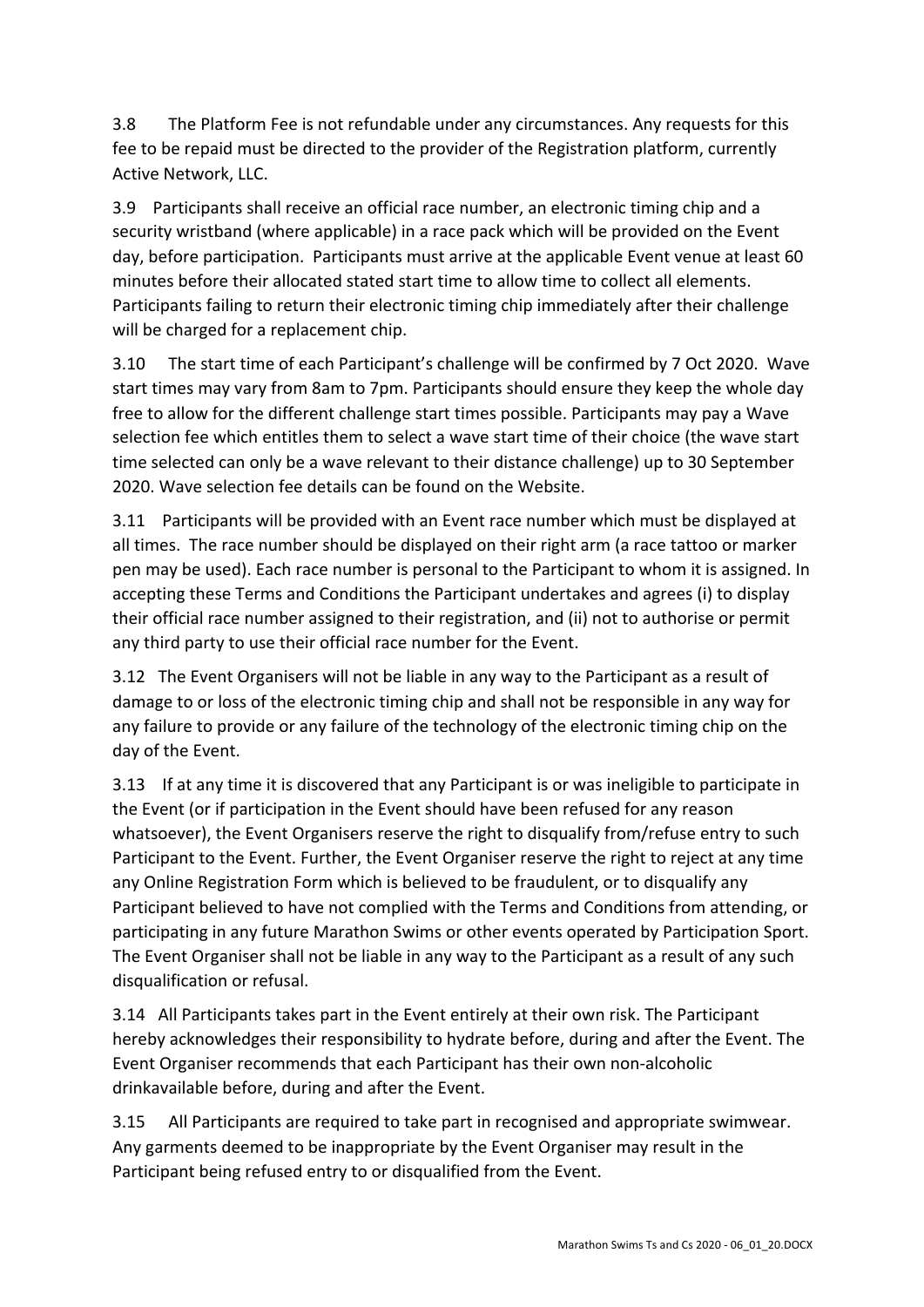3.16 No drugs, illegal substances, performance enhancing substances or intoxicants of any kind are permitted to be brought to the Event venue or used by any Participant either before or during participation in the Event. The Participant must abide by all Swim England Doping rules, including all rules and regulations of British Swimming and FINA. The Event Organisers reserve the right to refuse attendance at, or participation in, the Event by any person found or believed by the Event Organiser to have consumed or to have in their possession any drugs, illegal substances, performance enhancing substances or intoxicants of any kind.

3.17 Participants may be disqualified for (i) any behaviour which, in the Event Organiser's opinion, is inappropriate or is likely to cause injury, damage, offence or a health and safety risk or (ii) any failure to observe and follow the Event rules at any time. Event referees have the ability to issue a time penalty if Participants do not comply with any of the rules set out in these Terms and Conditions. All Participants undertake to familiarise themselves with and abide at all times with Event etiquette and sporting rules which are published on the Website and all of which form part of these terms and conditions.

3.18 No adjustments to a challenge time will be applied for any challenge interruption, unless decided by the challenge referee in their absolute discretion.

3.19 The Event referee's decision is final in all respects.

3.20 The Event Organiser reserves the exclusive right and licence throughout the world (and, the Participant hereby grants the Event Organisers such exclusive right and licence, on a royalty free worldwide sub-licenceable basis in perpetuity) to interview and/or photograph and/or film and/or otherwise record Participants at the Event (or prior to and/or subsequent to the Event as the Event Organisers may reasonably require) and to the unlimited use by the Event Organisers or any sponsors, partners or suppliers of the Event in any and all current and future media (including without limitation, print, audio, audio visual, virtual media, the Internet, mobile telephony and so-called "3-G" technologies, CD-ROM or DVDs) of the Participant's name, likeness and image or facsimile image, signature, voice, video and film portrayals and other means of identification of the Participant in connection with the production, advertisement, marketing or promotion of Participation Sport, of any sponsors, partners or suppliers of the Event or the Event itself.

3.21 If you do not want your name or likeness to be used as set out in clause 3.20 above, please let us know by emailing info@marathonswims.com.

3.22 To the extent permitted by current data protection legislation, the Event Organisers may use any biographical or other information or data related to the Participant (including race times and results), for the purposes of insurance, permits, publishing results, internal analysis or Event development, promotion or research.

3.23 Any audio, visual, or audio-visual recordings that you make of the Event or any part of it are for personal use only and cannot be used for any commercial purpose.

## *4. EVENT PARTICIPATION – PARTICIPANT'S DECLARATION*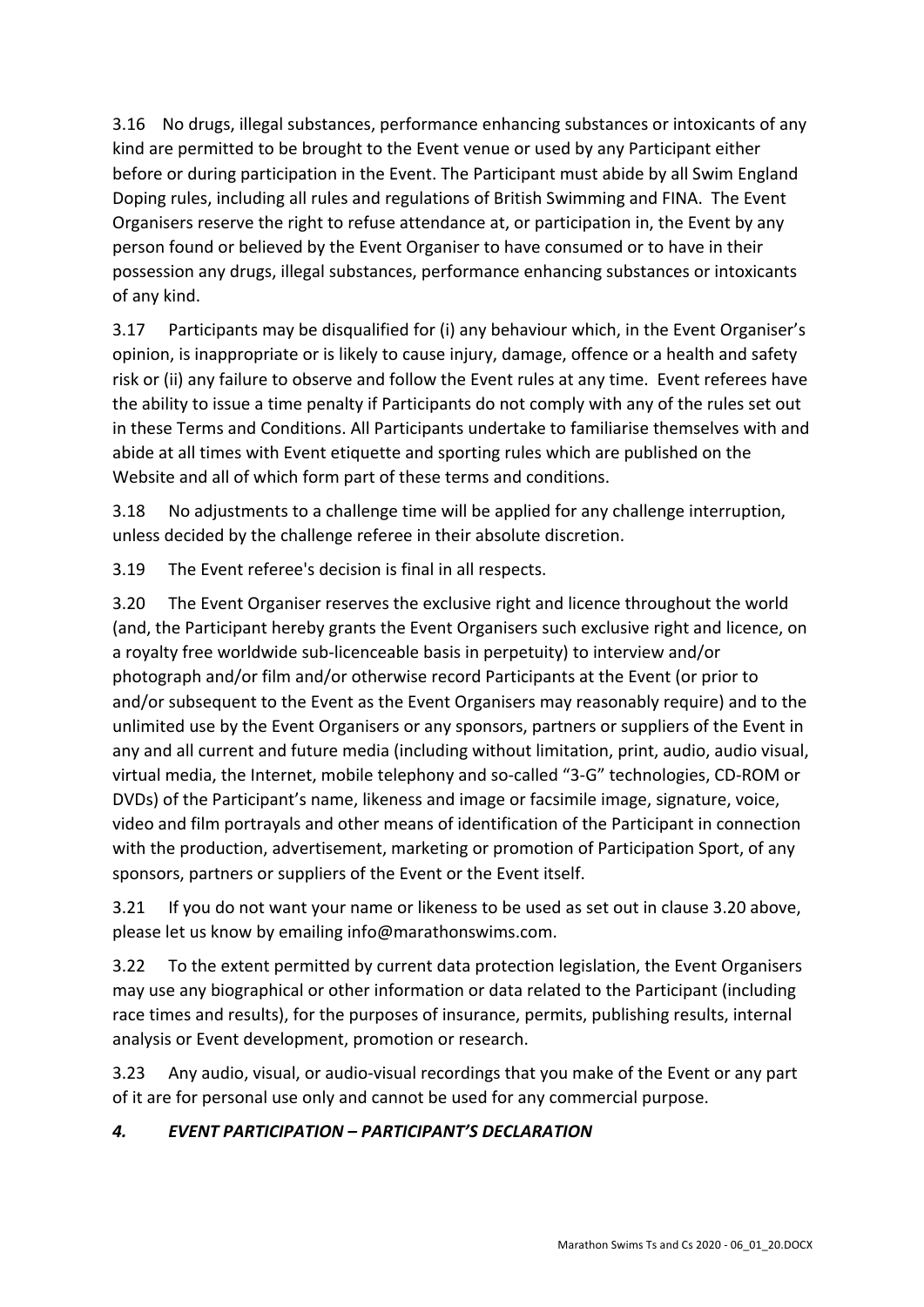4.1 The Participant agrees to be bound by these terms and conditions and hereby acknowledges that the Privacy Policy found at https://www.marathonswims.com is incorporated into these terms and conditions. In accepting these terms and conditions you confirm that you have read, understood and agree to the Privacy Policy.

4.2 The Participant acknowledges that participation in and training for the Event involves potentially dangerous physical activity and inherent risks and dangers of accidents, personal injury (including death) and loss or damage to property. By completing and submitting the Online Registration Form and the Online Confirmation, the Participant confirms that they have been provided with sufficient information about the event to make an informed decision, that they are able to swim, that to the best of their knowledge they are healthy and fit to participate, that they understand and have considered and evaluated the nature, scope and extent of the risks involved, and voluntarily and freely choose to assume these risks (except where any such personal and bodily injury, including death, is caused by the negligence of the Event Organiser or any of their employees). The Participant further understands that the Event Organiser reserves the right to refuse the Participant's attendance at, and/or participation in, the Event.

4.3 The Participant acknowledges that any medical information provided during registration may, where deemed necessary, be used for assisting medical staff to treat or otherwise assist the Participant as a result of illness or injury at the Event. The Event Organiser shall not be under any obligation whatsoever to process, analyse, or otherwise take action on such information, either during or after the registration process. The Participant undertakes and agrees to inform the Event Organiser of any change in their medical condition from the date of Registration up to and until the start of the Event. Should the Participant have any concerns, they should consult a doctor before the Event.

4.4.1 Participants' data will be used solely in accordance with current data protection legislation. Subject to Event Organiser's compliance with such legislation, the Participant acknowledges that:

(a) personal information (including medical information entered on their race number OR collected by event medical staff during or after the Event) can be stored, used and disclosed by the Event Organisers in connection with the organisation and administration of the Event and for the compilation of anonymised statistical information; and

(b) if they become ill during or after the Event and/or received medical attention or treatment from an Event medical provider, or any doctor or hospital, they authorise such persons to provide their details (including details of medical treatment) to the Event Organiser or others authorised by the Event Organiser, subject to maintaining appropriate levels of confidentiality.

4.4.2 The Event Organiser do not provide any insurance, whether life or medical or liability, for any illness, accident, injury, death, loss or damage that may arise in connection with the attendance at, and/or participation in the Event by each Participant. The Participant is advised to obtain such insurance themselves if required.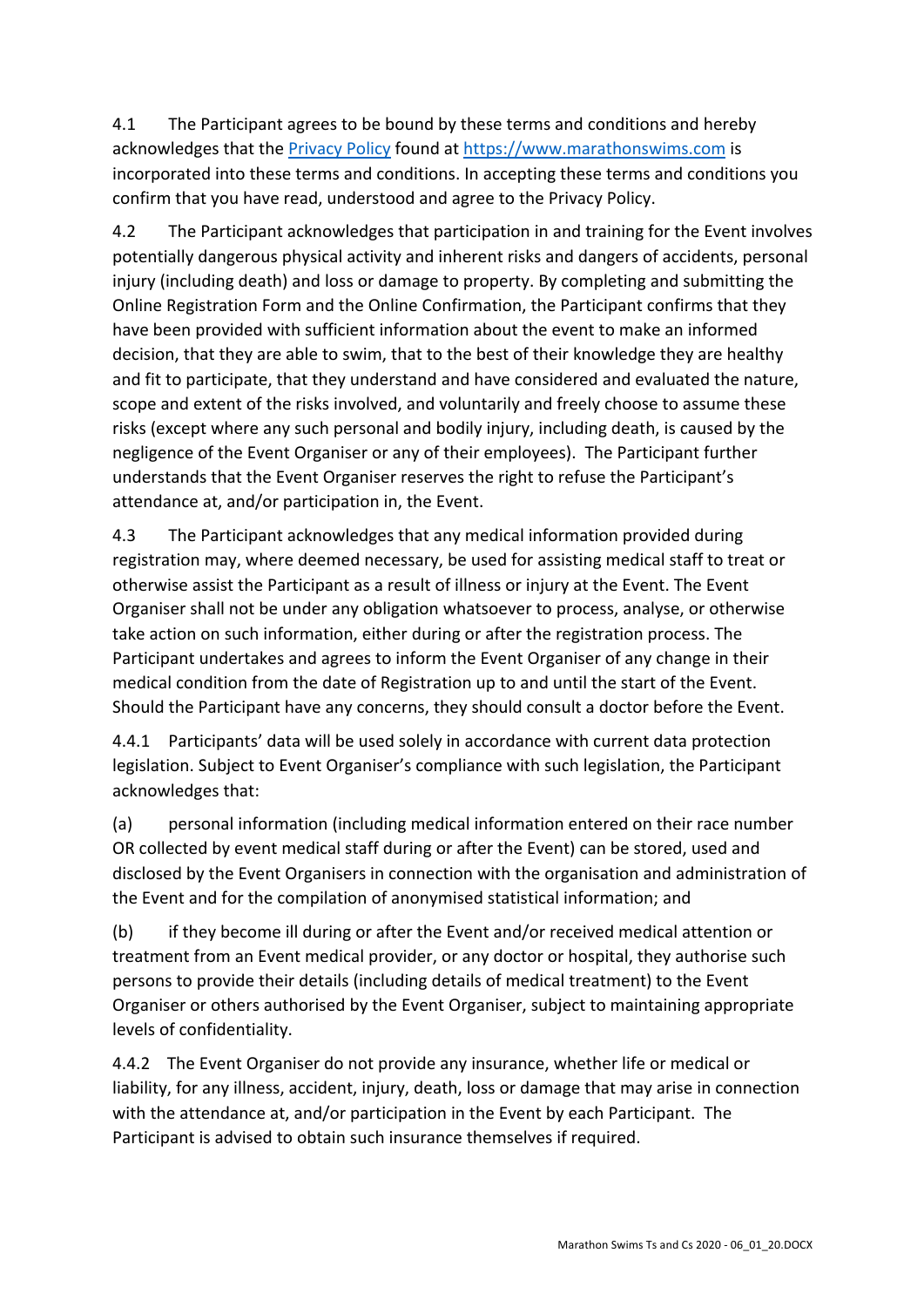4.5 Subject to clause 4.4.2, the Event Organiser shall take all reasonable steps to assess the safety and suitability of the Event location prior to the Event. The Event Organiser shall also arrange for the availability of an appropriate number of first aid and medical personnel according to the nature of the Event. The Participant hereby authorises such medical personnel (both on-site or on-call) to administer first aid treatment or any medical treatment to the Participant or to transport the Participant in the event of any illness, accident or injury suffered by the Participant in connection with his/her participation in the Event, but the Event Organiser shall not be liable for such treatment or transportation by such third party. The Participant shall be responsible for any medical or transport expenses specifically incurred in connection with any illness, accident or injury sustained or occurring in connection with participation in and/or attendance at the Event.

4.6 The Participant acknowledges and agrees that to the extent permitted by law:

4.6.1 Subject to clause 4.6.4, the Participant shall:

4.6.1.1 fully indemnify and keep the Event Organiser fully indemnified from and against all liabilities, claims, actions, proceedings, loss, damage, costs or expenses suffered or incurred by the Participant; and

4.6.1.2 irrevocably indemnify and hold harmless, and reimburse the Event Organiser from and for any sum, costs or expenses (including legal and professional fees) incurred, payable or paid by the Event Organisers to any person (including the Participant's insurers) in connection with any

- (a) accident;
- (b) loss;
- (c) damage; or
- (d) injury (including death);

arising out of the Participant's attendance at, participation in, or training for the Event.

4.6.2 Subject to clause 4.6.4, the Event Organiser shall not be responsible for any losses the Participant suffers as a result of the Event Organiser's breach. For the avoidance of doubt, the Event Organiser will not be liable to the Participant in contract, tort (including, without limitation, negligence) or otherwise in connection with the Event for:

- (a) loss or damage;
- (b) loss of revenues,
- (c) loss of profits,
- (d) loss of contracts,
- (e) loss of business
- (f) loss of anticipated savings;
- (g) pledges made on your behalf or by you to any charity;
- (h) loss of data;
- (i) loss of goodwill or reputation;